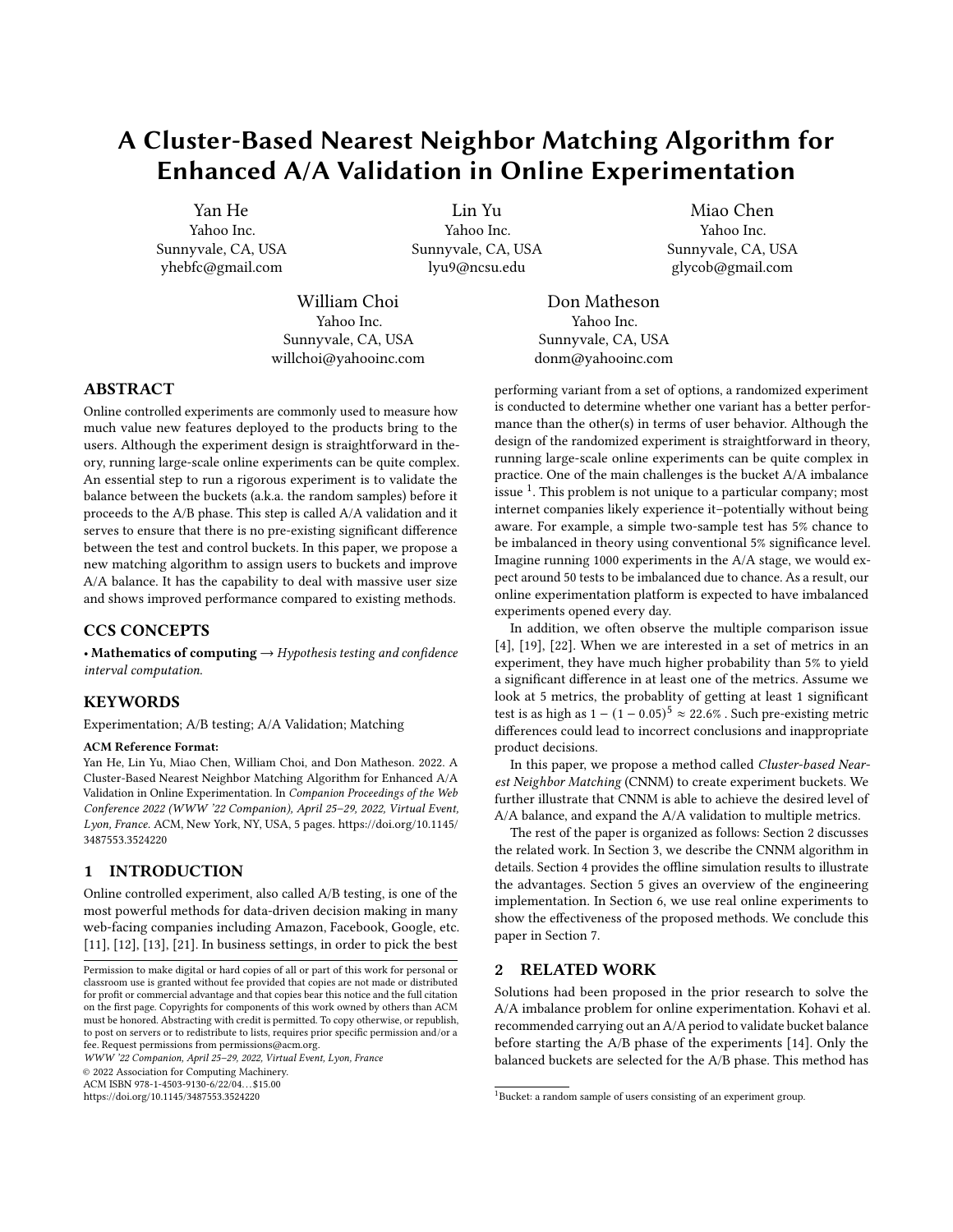been widely used by many companies for online experimentation [\[3\]](#page-4-9), [\[17\]](#page-4-10). However, this method is not efficient in practice. It wastes testing space since a proportion of buckets fail the A/A validation. In addition, experimenters must wait a few days for A/A data in order to perform the validation, which is unfavorable to quick product development.

There also have been research studies in experiment design procedures to improve bucket balance. Blocking method [\[5\]](#page-4-11) [\[7\]](#page-4-12) divides users into blocks that are further divided into random buckets within each block, so that the buckets are balanced on block dimensions. Re-randomization method [\[16\]](#page-4-13) repeats the randomization process until A/A balance is established. The Optimization procedure [\[8\]](#page-4-14) finds the best vector of assignments to treatment in order to minimize a certain measures of imbalance. For online experimentation, a common challenge is how to scale these procedures to millions or billions of users.

Our proposed CNNM method solves the computation problem with user clustering. In this algorithm, we firstly group users into clusters. Instead of matching users in the aforementioned blocking method, we match clusters and achieve the desired level of A/A balance with reduced data size. In the next section, we will introduce the CNNM algorithm in details and prove the sample mean difference is still an unbiased estimator of the average treatment effect (ATE) for the created buckets.

### <span id="page-1-0"></span>**METHODOLOGY**

The CNNM algorithm is performed in the following two major steps.

### 3.1 Random Clustering of Users

The first step of our algorithm is to group users into clusters. At our company, hundreds of experiments are conducted everyday in a multi-layer experimentation platform [\[20\]](#page-4-15) in which users are reshuffled in each layer to expand the testing capability. For a given layer, we assign each user a hash value randomly ranging in [0, 999], with which users are randomly grouped into 1000 clusters. Then, we obtain the cluster mean for the metrics of interest by aggregating users with the same hash value. This way, we reduce the data size to 1000 clusters for matching, no matter how large the original use size is.

### 3.2 Cluster Matching

With the data of the 1000 clusters, we calculate their pair-wise distance and construct the buckets based on their nearest neighbors [\[9\]](#page-4-16).

The distance matrix  $M$  is calculated first. Each element  $M_{ij}$  in the matrix represents the Mahalanobis distance between cluster  $i$  and  $j$ , and it is calculated based on the metrics of interest. Here we use 4 guardrail metrics for experiments at our company as an example: days visited, page views, network sessions, revenue. We compute the distance  $M_{ij}$  as follows:

- (1) For each user, compute the values of the 4 guardrail metrics in the preceding seven days
- (2) For each cluster  $i$ , obtain all the users with the hash value  $i$ . Calculate the cluster size and the average metrics
- (3) Normalize the metrics calculated in step 2)

<span id="page-1-2"></span>(4) Calculate the Mahalanobis distance as  $M_{ij}$  using the normalized metrics.

Then the buckets are constructed with the following procedure using the distance matrix. Assume we create three buckets with 5% size:

- (1) Randomly select a cluster  $i$  from available hash values
- (2) Locate two clusters  $j$  and  $k$ , which have the lowest distance from cluster i
- (3) Randomly assign  $i, j, k$  into the three buckets
- (4) Repeat step 1-3 till the buckets have 5% size.

In general, when creating  $K$  buckets instead of 3, we locate  $K -$ 1 nearest clusters for the randomly selected one at each bucket assignment in step 2).

#### 3.3 Asymptotic Property

Here we show the sample mean difference is still an unbiased estimator of the average treatment effect (ATE) for buckets created with the algorithm. Let  $Y_{ij}$  be the variable of interest for  $j^{th}$  user in the *i*<sup>th</sup> cluster  $j = 1, ..., N_i$  and  $i = 0, 1, ..., 999$ , where  $N_i$  is the number of users in *i*<sup>th</sup> cluster. Then  $Y_{ij}^T$  or  $Y_{ij}^C$  is the potential outcome if  $j^{th}$  user in  $i^{th}$  hash value had received the test or control experience. The treatment effect for user *j* is  $\delta_j = Y_{ij}^T - Y_{ij}^C$ .

However, in reality it is impossible to observe the pair  $(Y_{ij}^T, Y_{ij}^C)$ for user j. Instead, based on Rubin Causal Model [\[18\]](#page-4-17), the average treatment effect (ATE) is estimated by the sample average in each bucket,

$$
\begin{aligned} \hat{\delta} = \bar{Y}^T - \bar{Y}^C & = \frac{1}{|S_T|}\sum_{i \in S_T} \frac{1}{N_i^T}\sum_{j=1}^{N_i^T} Y_{ij}^T - \frac{1}{|S_C|}\sum_{i \in S_C} \frac{1}{N_i^C}\sum_{j=1}^{N_i^C} Y_{ij}^C \\ & = \frac{1}{|S_T|}\sum_{i \in S_T} \bar{Y}_{i\cdot}^T - \frac{1}{|S_C|}\sum_{i \in S_C} \bar{Y}_{i\cdot}^C \end{aligned}
$$

where  $S^T$  and  $S^C$  are the set of clusters for test and control bucket, respectively. Since each cluster is selected by simple random sampling without replacement from the available clusters and both buckets are sampled from the same population, the procedure of allocating the users into buckets is the same as performing one-stage cluster sampling. Then, the estimated treatment effect  $\hat{\delta}$  is an unbiased estimator of the ATE over the population  $\delta = \mathbb{E}(Y^T - Y^C) = \mathbb{E}Y^T - \mathbb{E}Y^C$ [\[6\]](#page-4-18), [\[10\]](#page-4-19), [\[15\]](#page-4-20).

# <span id="page-1-1"></span>4 OFFLINE SIMULATION

In this section, we evaluate the CNNM algorithm via simulations and compare its performance with the following existing methods Yahoo used in the past:

- (1) Random selection: randomly selects clusters and allocates them into the experiment buckets
- (2) **Ready-to-use A/A buckets** [\[2\]](#page-4-21): cuts lower and upper  $5\%$ tail clusters for each metric, and randomly allocates the remaining clusters to each bucket

To generate simulated data, we start with actual user-level data collected from our product and then randomly assign a hash value in [0, 999] to each user. Users with the same hash value are grouped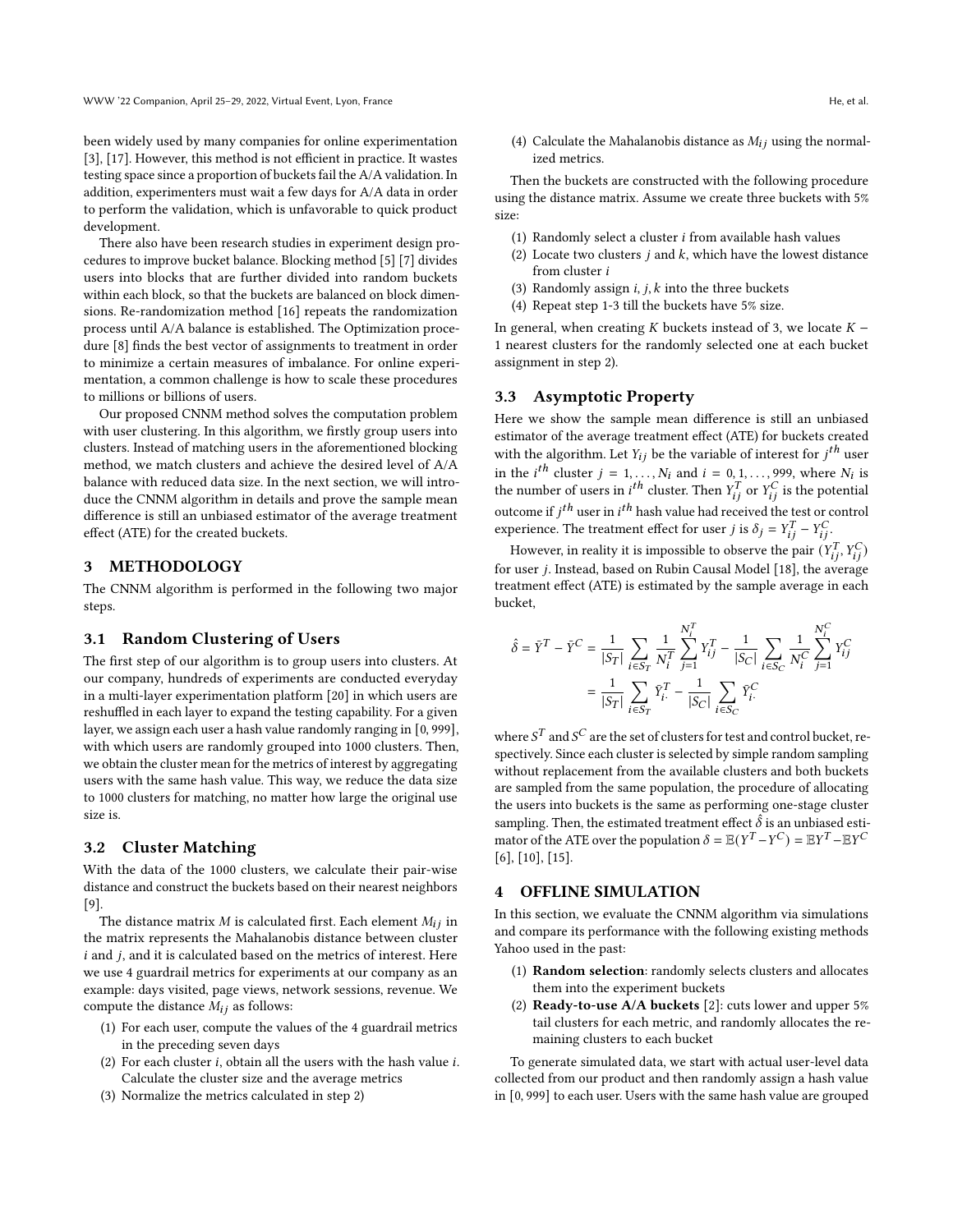A CNNM Algorithm for Enhanced A/A Validation in Online Experimentation WWW '22 Companion, April 25–29, 2022, Virtual Event, Lyon, France

into one cluster resulting in 1000 clusters. We use this dataset to run the simulation study.

# <span id="page-2-2"></span>4.1 Imbalance Rate Comparison for Various Bucket Sizes

As we discussed in Section [1,](#page-0-2) a challenge of running multiple experiments is having high imbalance rate in the A/A stage, thus leading to incorrect test conclusions. In this subsection, we compare the imbalance rate of the 3 methods with simulations and illustrate that the CNNM algorithm generates much lower imbalance rate compared to the other two methods.

In the simulation, we generate a bucket pair by assigning clusters into each bucket, and test if their page views difference is statistically significant at 5% significance level. We simulated the bucket pairs 1000 times for each method and calculated the imbalance rate for comparison. Then we performed the simulation for various bucket sizes and presented the results in Figure [1.](#page-2-1)

<span id="page-2-1"></span>

Figure 1: Imbalance rate comparison for various bucket sizes

It is shown that the CNNM algorithm has much better performance than the two baseline algorithms. It decreases the imbalance rate to almost 0 consistently across all bucket sizes, which means the new method could guarantee the A/A balance for the bucket pairs with high confidence.

Random selection method has the worst performance, with more than 100 bucket pairs out of 1000 failing across all bucket sizes. It is clear that the A/A imbalance issue is severe with simple random bucket assignment. Ready-to-use A/A effectively reduces the bucket imbalance rate to 5%, which is still less effective than CNNM.

# 4.2 Bucket Imbalance Rate Comparison for Multiple Metrics

In practice, we commonly look at multiple metrics in order to evaluate online experiment performances. Due to multiple comparison issue, the chance of A/A imbalance increases quickly with more metrics to compare if we use random bucket user assignment. But the CNNM algorithm is able to assure the balance for multiple metrics.

With a similar setting as Section [4.1,](#page-2-2) we expanded the number of metrics to compare starting from one to seven metrics (days visited, page views, time spent, total revenue, display revenue, video

revenue, stream ads revenue). In Figure [2,](#page-2-3) we show the bucket imbalance rates of the three compared algorithms versus various number of metrics. As described earlier, the random selection method suffers from the multiple comparison issue. Its imbalance rate increases when additional metrics are added for comparison. The ready-touse A/A method is more robust than random selection, but its imbalance rate is still as high as 10% with more than 4 metrics or more. As a contrast, the proposed CNNM algorithm stays robust with the smallest imbalance rate and no performance deterioration when the number of metrics increases.

<span id="page-2-3"></span>

Figure 2: Bucket imbalance rate comparison for different number of metrics comparison

## <span id="page-2-0"></span>5 ENGINEERING IMPLEMENTATION

In this section we outline how the CNNM algorithm is implemented in our data platform in details.

# 5.1 Implementation Process Outline

Figure [3](#page-2-4) illustrates the offline data pipeline of the multi-layer experimentation platform.

<span id="page-2-4"></span>

# Figure 3: Offline data pipeline for implementing the Nearest Neighbor Matching algorithm

(1) User clustering: when an experimentation layer is created in the platform, a hash value in [0, 999] is assigned to each user using an offline hash function with the unique layer seed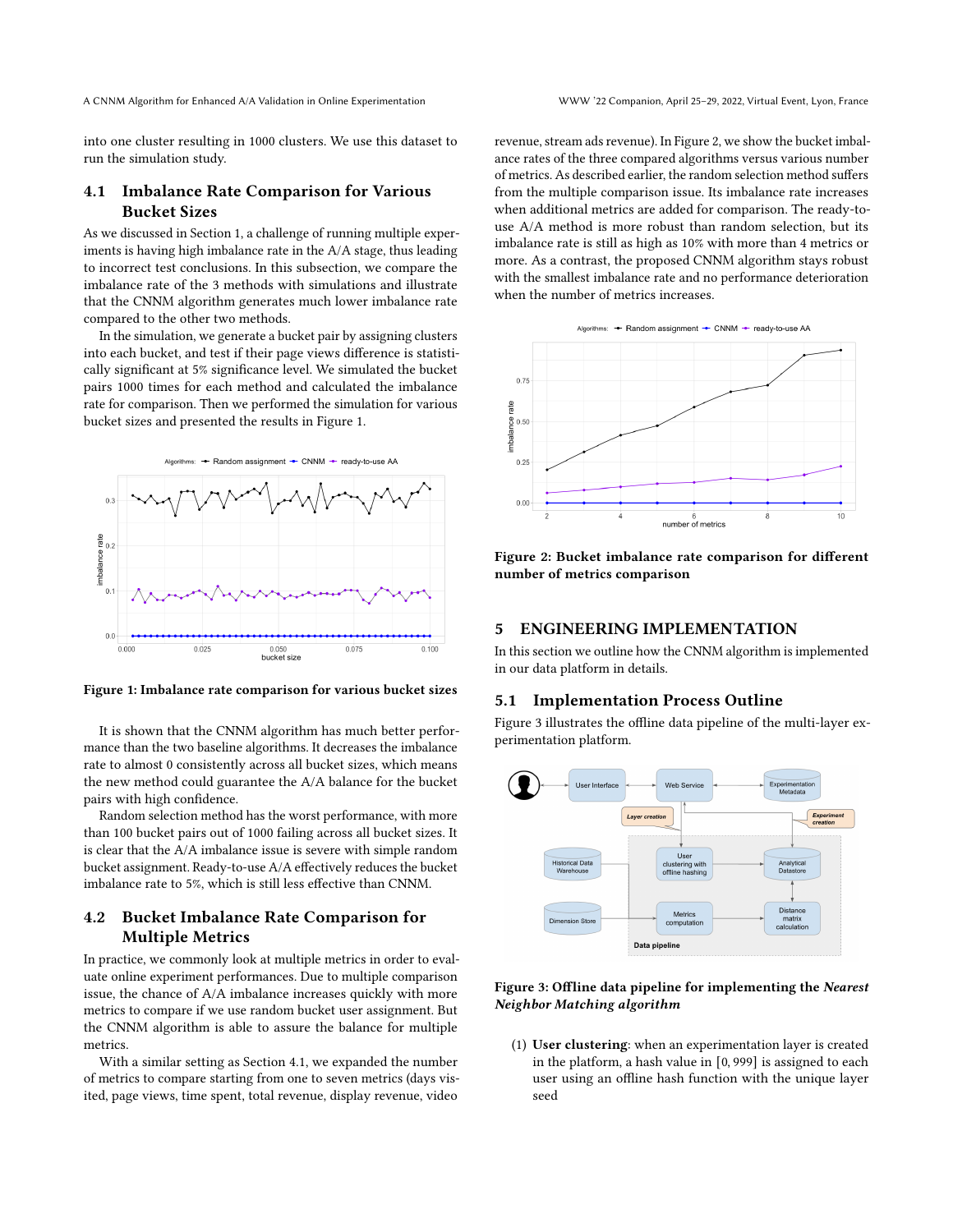- (2) Distance matrix calculation: on a daily basis, we compute the values of the metrics of interest by aggregating the preceding 7-day data for each user and obtain the cluster level metrics mean. Then we calculate the Mahalanobis distance matrix  $M$  between the 1000 clusters
- (3) Experiment creation: when a request is received to create a new experiment, the clusters are assigned to buckets following the procedure in Section [3.2](#page-1-2)

### 5.2 Speed Up Bucket Creation Process

We propose the following procedure for speedy cluster matching in order to create new buckets:

- (1) Pre-calculate the distance matrix for each layer daily and store them in the disk
- (2) When an experiment creation request is received, randomly select 100 clusters and read their  $100 \times 100$  distance matrix into RAM for matching
- (3) In the iterative matching process to construct buckets, when the available clusters in the RAM are below some threshold (say 50), read another 100 random clusters and their distance matrix from the disk to continue the matching process
- (4) Repeat Step 2)-3) till we have desired bucket size

In this procedure, a sub sample of the generated clusters is used in order to complete the matching with minimum time. It is known that in user-level matching some outliers are not able to find a match in a sub sample for a specified threshold in distance. We mitigate the challenge using clusters because the aggregated metrics at the cluster level are centered to the population mean with less severe outlier problems. The aforementioned bucket assignment process runs much faster in a sub sample by reducing the distance matrix size by 99% from  $1000 \times 1000$  to  $100 \times 100$ . As a result, the platform can respond to experiment creation request in a timely manner.

### <span id="page-3-0"></span>6 ONLINE VALIDATION

In this section, we discuss the setup and results of online validation conducted on a few internet products, and compare the performance between CNNM algorithm and the baseline methods.

# 6.1 Experimental Design

To illustrate the performance between the new approach and the baselines with the real dataset, we follow the steps in Section [5](#page-2-0) to create a few online experiments for three different products, say product A, B and  $\mathsf{C}^2$  $\mathsf{C}^2$ . Specifically, we use each method to create three experiments for each of the products and keep all the parameters the same. Unless otherwise stated, these are the defaults:

- Each experiment contains five buckets. In order to measure the performance on different bucket size, we used 1% buckets for product A and 5% for product B and C
- Five metrics to be validated in each bucket pair: days visited, page views, sessions, revenue and the bucket size

## 6.2 Experimental Results

We looked into a 2-week period of data to compare the imbalance rate between the CNNM algorithm and the baseline methods. In particular, we pull the five default metrics to conduct the A/A validation in a pairwise fashion for all the five buckets. Therefore, with ten bucket pairs and five metrics, a total of 50 hypothesis tests were carried out for each experiment. The imbalance rate out of 50 tests were calculated to evaluate the validation results.

<span id="page-3-3"></span>

| Table 1: The imbalance rate comparison between CNNM |  |
|-----------------------------------------------------|--|
| algorithm and the baselines                         |  |

| 5 metrics, 5 buckets |                     | Imbalance Rate |                      |                     |
|----------------------|---------------------|----------------|----------------------|---------------------|
| Product              | <b>Bucket Size%</b> | <b>CNNM</b>    | Random<br>Assignment | Ready-to-use<br>A/A |
| А                    | $1\%$               | 0.57%          | 13.43%               | 4.57%               |
| B                    | 5%                  | 6.57%          | 11.71%               | 18.00%              |
| C                    | 5%                  | 1.43%          | 8.57%                | 3.43%               |

The results in Table [1](#page-3-3) show that our approach has much lower imbalance rate than the other two methods across all the products. We repeated this procedure for different time period and the results were consistent. It is worthwhile to note that the online results were not as perfect as the ones from simulation. There are two possible reasons to explain the gaps:

- (1) Inaccurate data logging: in our data pipelines, a user falling into an experiment bucket will be stamped with the corresponding test ID, which is referred as the bucket stamping process. In practice two issues could arise in this process: (1) missing test ID and (2) incorrect test ID [\[1\]](#page-4-22). They are rare but when existing could lead to a discrepancy between the computed matrix and the online measurement.
- (2) Seasonal effect: as described in Section [3,](#page-1-0) the CNNM algorithm allocates the clusters into experiment buckets based on the data observed in the preceding seven days. When there is a strong seasonality, the balance established from the history cannot guarantee the same for the future, even if the freshest data is used in the methodology. In future studies, expanding the historical period used for validation as well as understanding a specific product's longitudinal data pattern should further improve the algorithm's performance.

# <span id="page-3-1"></span>7 CONCLUSIONS

Online experimentation plays an essential role in the product development cycles in many IT companies. In this paper we present a novel framework for the bucket assignment process implemented in a large scale multi-layered experimentation platform. It eliminates the need of conducting manual A/A validation before the A/B phase and guarantees the A/A balance with improved confidence. Besides, the algorithm can be applied to an online experimentation platform dealing with multiple metrics and massive amount of users. We hope this paper can benefit online experimentation practitioners and motivate additional research in this domain.

<span id="page-3-2"></span><sup>&</sup>lt;sup>2</sup>Hide the product names due to the confidentiality